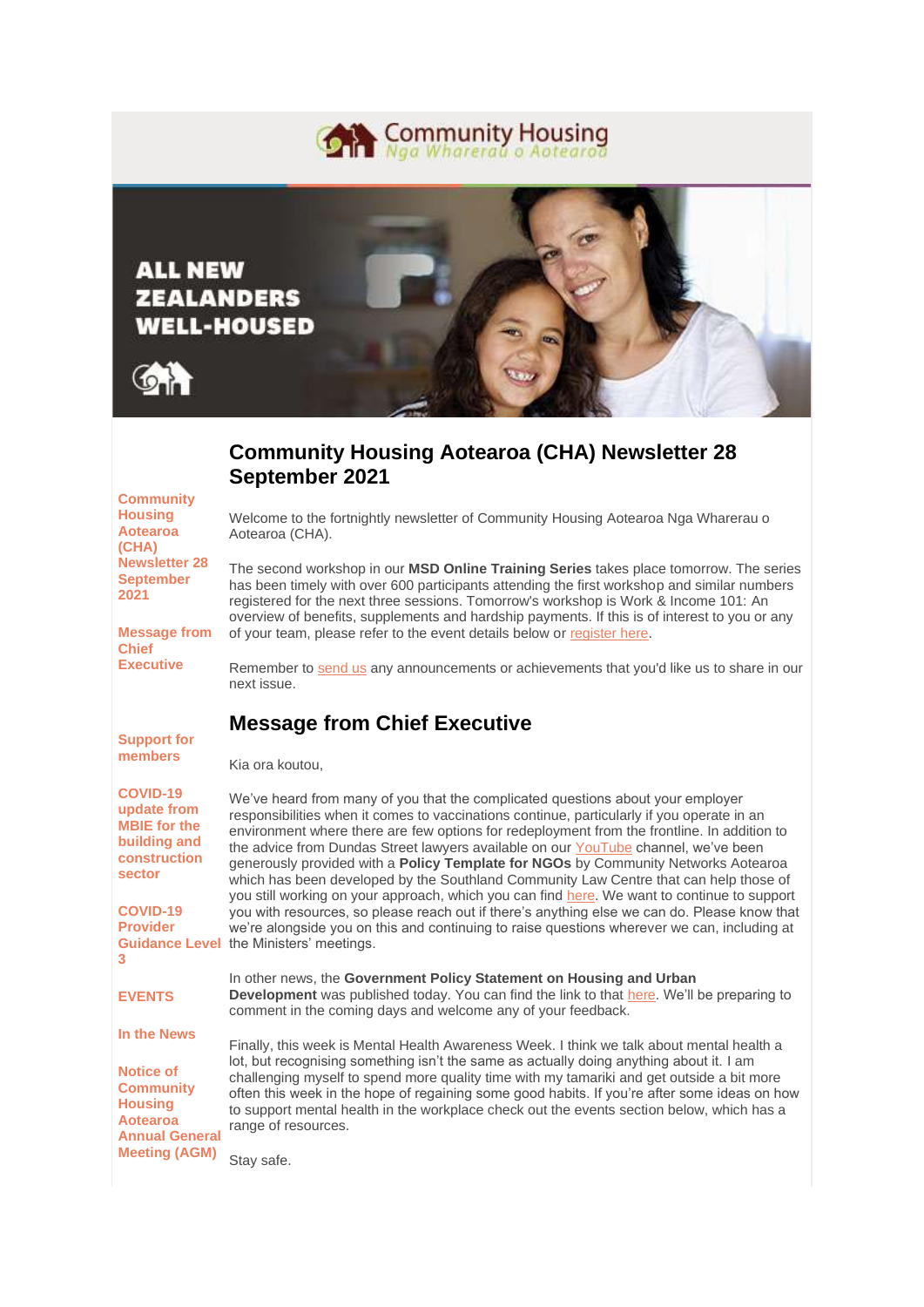Ngā mihi,

Vic Crockford Chief Executive Community Housing Aotearoa



## **Support for members**

You are invited to join this week's sector zoom meeting to hear the latest information from officials, colleagues and peak bodies about working with Covid-19 alert levels. Feel free to share this invite with any colleagues who may be interested.

**Join Zoom Meeting, Thursday 30 Sept. 1-2pm**

[https://us02web.zoom.us/j/84666756129?pwd=T3I1NWQwaHpaNWI5cWUvbDN5UlVmUT09](https://my.send.net.nz/t/r-l-trqkdhk-l-c/)

Meeting ID: 846 6675 6129 Passcode: 657985

Dial by your location +64 3 659 0603 New Zealand +64 4 886 0026 New Zealand +64 9 884 6780 New Zealand Meeting ID: 846 6675 6129

## **COVID-19 update from MBIE for the building and construction sector**

The Ministry of Business, Innovation and Employment (MBIE) has prepared guidance for the Auckland region following last week's move to Alert Level 3.

Building, construction and maintenance services can restart at Alert Level 3. Building and resource consenting services (for example, building inspections and geotechnical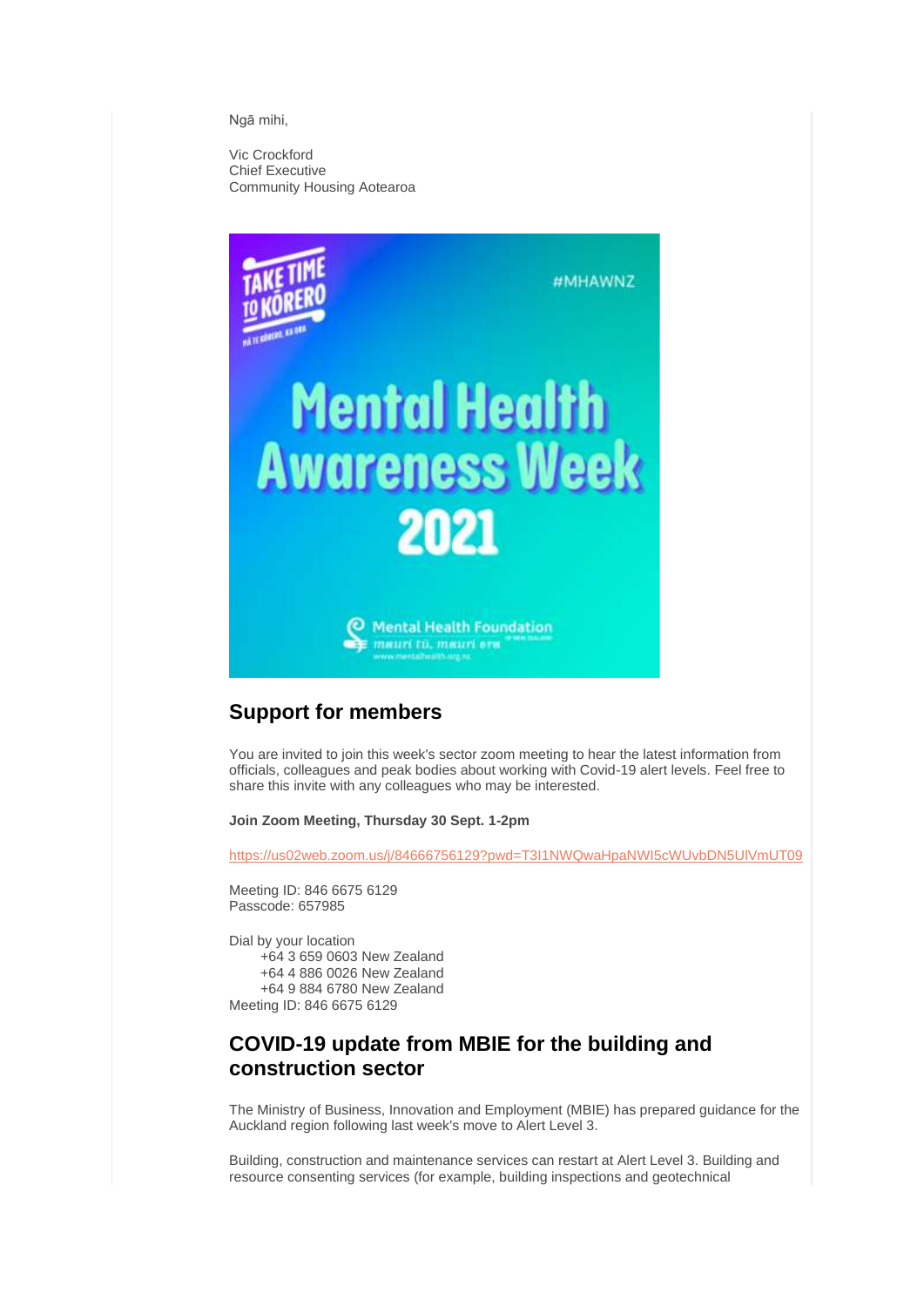inspections) can also commence. Where working remotely is not possible, on-site work is permitted only if appropriate health and safety and physical distancing measures are in place for both workers and building occupants.

At Alert Level 3, employees must stay one metre apart on site. Employees can go into someone's home to work if they are a tradesperson but they should stay two metres apart from everyone in the home.

For more information on what work can be carried out at Alert Level 3 and how visit these sites below:

```
Operating at Alert Level 3 - Building Performance
Working in people's homes at Alert Level 3 - covid19.govt.nz
Alert Level 3 operating protocols - CHASNZ
Working safely at Alert Level 3 - WorkSafe
BeforeUdig protocols for any ground work – beforeUdig
```
## **COVID-19 Provider Guidance Level 3**

The Ministry of Housing and Urban Development (HUD) has released their updated Level 3 Guidance Documents:

- Operating at COVID-19 Alert Level 3: [Guidance](https://my.send.net.nz/t/r-l-trqkdhk-l-e/) for housing and housing support service providers.
- COVID-19: Housing and related service providers [Frequently asked Questions](https://my.send.net.nz/t/r-l-trqkdhk-l-s/) for Housing and related service providers at Alert Level 3.

# **EVENTS**

#### **Regional Event Series**

MSD Online Training Series Brought to you by Community Housing Aotearoa, Housing First Auckland & Ministry of Social Development (MSD)

Session 2: Work and Income 101 An overview of benefits, supplements and hardship payments. Wednesday, 29 September – 9:00AM - 10.30AM

[REGISTER HERE](https://my.send.net.nz/t/r-l-trqkdhk-l-g/) for this training session or the series.

Information about the series is available [here.](https://my.send.net.nz/t/r-l-trqkdhk-l-w/) Please share it with your networks.

#### **Australasian Housing Institute - Wellbeing and Leadership**

- Organisational Wellbeing for Leaders Wednesday, 6 October Register [here](https://my.send.net.nz/t/r-l-trqkdhk-l-yd/)
- Creative Problem Solving & Innovative Thinking Wednesday, 13 October Register [here](https://my.send.net.nz/t/r-l-trqkdhk-l-yh/)
- A Manager's Guide: Mentally Healthy Workplaces Wednesday, 20 October Register [here](https://my.send.net.nz/t/r-l-trqkdhk-l-yk/)
- The Emotionally Intelligent Leader Thursday, 21 October Register [here](https://my.send.net.nz/t/r-l-trqkdhk-l-yu/)
- Becoming a Confident Media Spokesperson Tuesday, 26 October Register [here](https://my.send.net.nz/t/r-l-trqkdhk-l-jl/)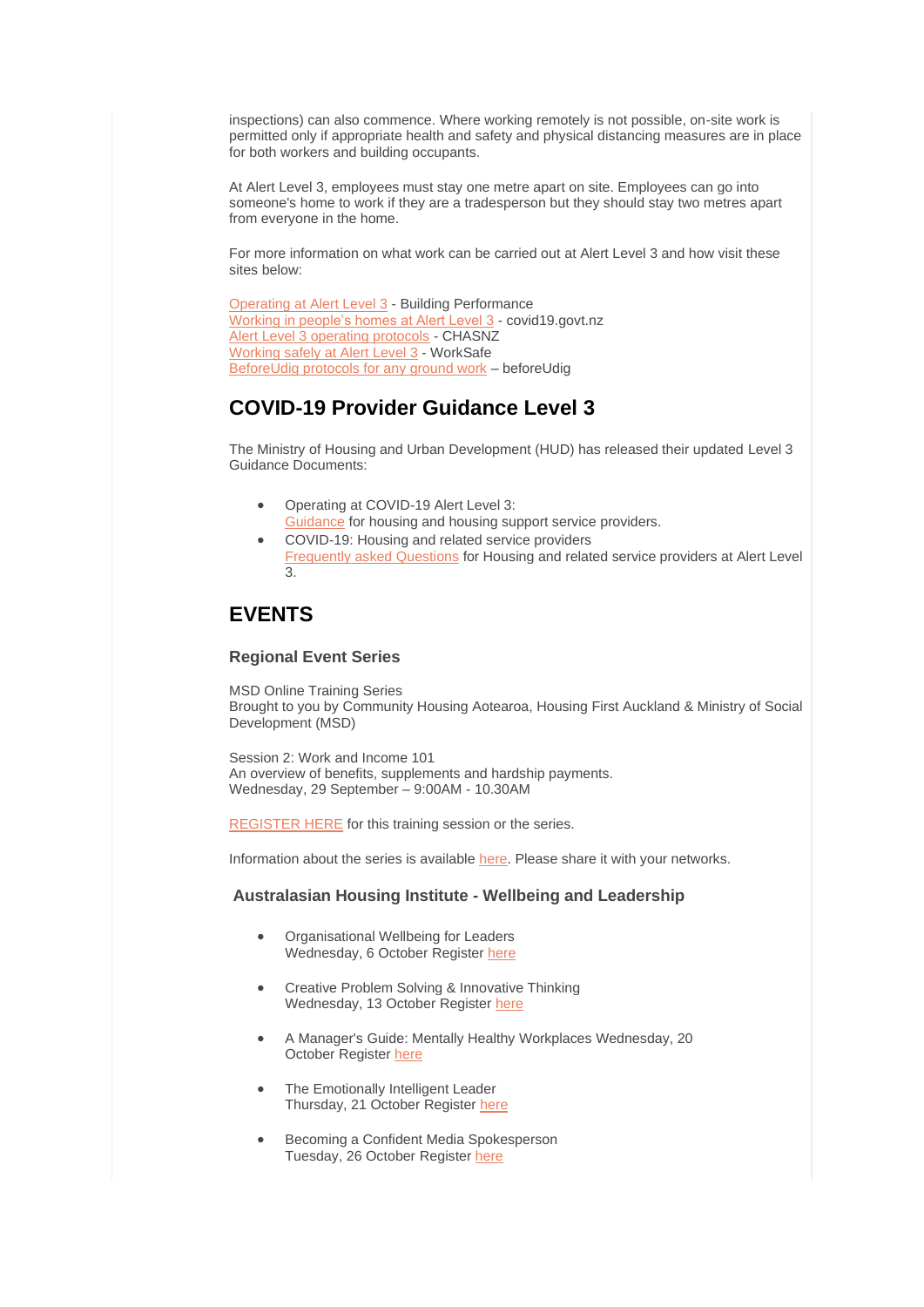• Having Performance Conversations Thursday, 28 October Register [here](https://my.send.net.nz/t/r-l-trqkdhk-l-jr/)

### **Do Good Jobs - [Wellbeing Training](https://my.send.net.nz/t/r-l-trqkdhk-l-jy/)**

Julia Capon from Do Good Jobs will be talking to guest, Kate Milburn, a wellbeing specialist and organisational psychologist at Umbrella.

Join the discussion live Wednesday, 29 September at 2.30pm on

#### [YOUTUBE LIVE](https://my.send.net.nz/t/r-l-trqkdhk-l-jj/) or [LINKEDIN LIVE](https://my.send.net.nz/t/r-l-trqkdhk-l-jt/)

Topics covered:

- Common wellbeing struggles organisations trip up on and how to avoid them
- Key factors to consider when developing an effective wellbeing strategy
- How good data can inform your strategy
- How you can create better wellbeing outcomes for your people and organisation.

### **Tumu Ora - [The Foundations of Wellbeing](https://my.send.net.nz/t/r-l-trqkdhk-l-ji/)**

Kei te pēhea koe? How are you doing … really?

We know things have been tough over the last year. Our sector has faced huge challenges and we prioritise others' needs over our own. It's time to reset and re-energise and take care of our own hauora / wellbeing.

Friday 8 October - 10:00AM - 11:00AM Cost: \$45 + booking fee for all four sessions

More information is available [here](https://my.send.net.nz/t/r-l-trqkdhk-l-jd/)

#### **[Let's talk about volunteering](https://my.send.net.nz/t/r-l-trqkdhk-l-jh/)**

You are invited to hear the insights and then contribute to a discussion about the future for volunteering in New Zealand. Facilitated by Volunteering New Zealand and Volunteering Auckland.

These free webinars will be held during October-November.

Webinar 1: Introduction to The Future of Volunteering Thursday 21 October - 11:00AM - 12:30PM

More information and booking details are available [here](https://my.send.net.nz/t/r-l-trqkdhk-l-jk/)

### **In the News**

- [Could Queenstown Lakes experiment with inclusionary zoning?](https://my.send.net.nz/t/r-l-trqkdhk-l-ju/)
- Mega retirement villages on the rise but fewer options for affordable pensioner [housing remain](https://my.send.net.nz/t/r-l-trqkdhk-l-tl/)
- [Life in a 'vertical neighbourhood' —](https://my.send.net.nz/t/r-l-trqkdhk-l-tr/) the housing young buyers covet
- [One man's efforts to change homelessness in Hastings community](https://my.send.net.nz/t/r-l-trqkdhk-l-ty/)
- [Report from New Zealand Green Building Council and new assessment tool](https://my.send.net.nz/t/r-l-trqkdhk-l-tj/)